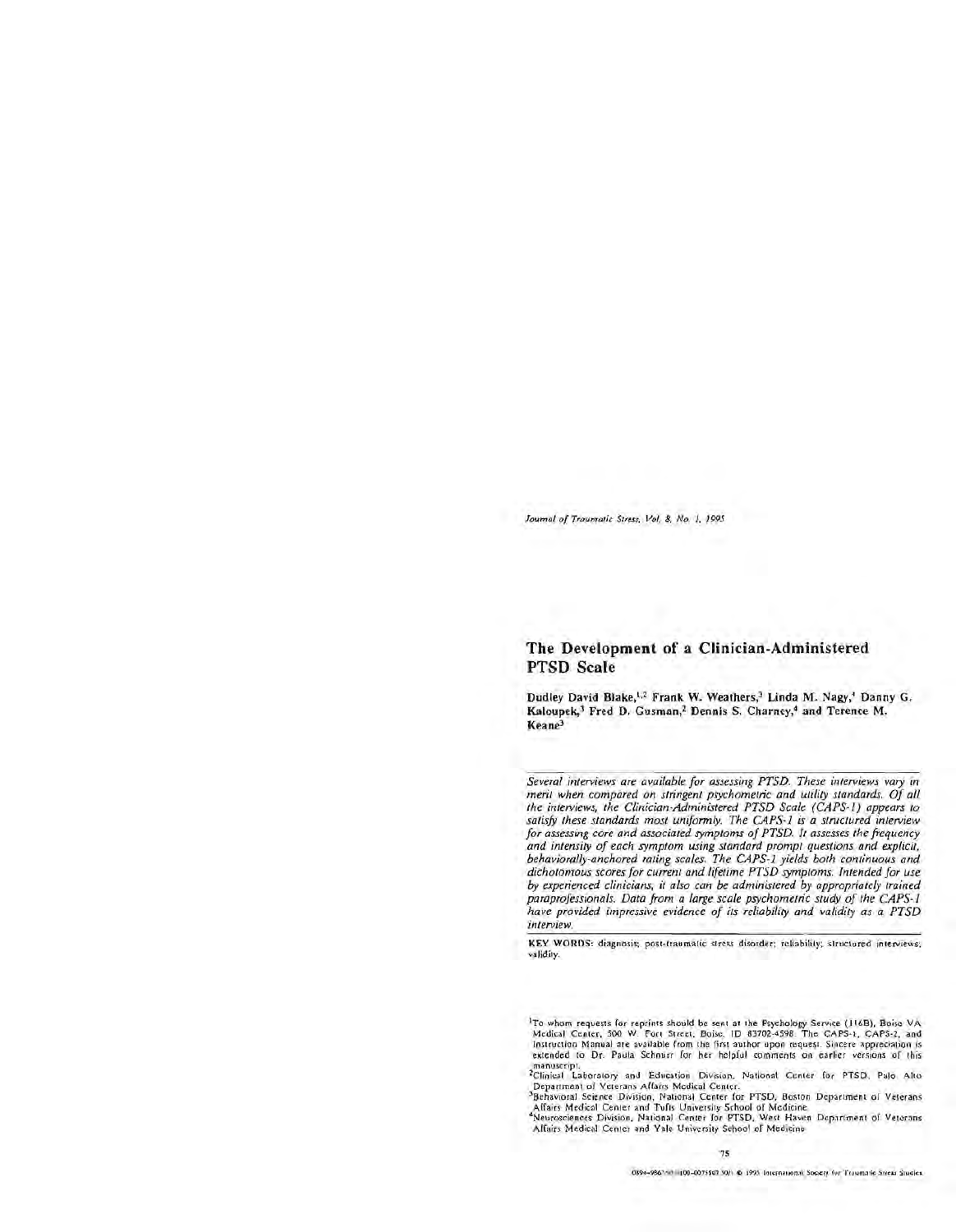## **INTRODUCTION**

Structured diagnostic interviews play an increasingly important role in contemporary mental health research and practice. Such interviews en able clinicians and clinical investigators to obtain uniform information in the context of an idiographic, interpersonal exchange. They also provide a wealth of meaningful clinical information and can lay the foundation for therapeutic change. The evolving prominence of diagnostic interviews par allels the development and widespread adoption of formal diagnostic no menclature (e.g., American Psychiatric Association, 1987; for a history of diagnostic interviews see Robins *et al.,* 1983).

A number of structured interviews are now available for diagnosing post-traumatic stress disorder (PTSD). These include stand-alone inter views such as the Structured Interview for PTSD (SI-PTSD; Davidson, Kudler, & Smith, 1990; Davidson, Smith, & Kudler, 1989), the PTSD In terview (PTSD-I; Watson, Juba, Manifold, Kucala, & Anderson, 1991), the PTSD Symptom Scale--Interview (PSS-I; Foa, Riggs, Dancu, & Rothbaum, 1993), and the Clinician-Administered PTSD Scale -- Version 1 (CAPS-1; Blake *et al.*, 1990; Blake *et al.*, 1992),<sup>5</sup> as well as PTSD modules of comprehensive diagnostic interviews such as the Diagnostic Interview Schedule (DIS; Helzer, Robins, & McEvoy, 1987; Robins, Helzer, Croughan, Williams, & Spitzer, 1981a, 1981b), the Structured Clinical In terview for DSM-III-R (SCID; Spitzer & Williams, 1985; Spitzer, Williams, Gibbon, & First, 1990), and the Anxiety Disorders Interview Schedule Revised (ADIS-R; DiNardo & Barlow, 1988).

Recently, Watson and colleagues (Watson, 1990; Watson *et al,* 1991) outlined four standards for evaluating PTSD measures. They propose that an adequate measure should: (a) correspond with current diagnostic criteria (e.g., DSM-III-R; APA, 1987), (b) provide both dichotomous and continu ous data about each symptom and about the disorder, (c) be usable by trained paraprofessionals, and (d) possess adequate reliability and validity. These are important standards. Correspondence with the current diagnostic criteria promotes across-site generalization and enhances external validity in research. Dichotomous and continuous data offer the greatest return on the diagnostic assessment by providing data about diagnostic threshold as well as gradations of symptom and disorder severity. The use of parapro fessionals as interviewers is an efficient and economical alternative to the use of busy and costly clinicians. And, most fundamentally, a structured

## **A Clinician-Administered PTSD Scale 77**

interview for PTSD must be reliable (i.e., yielding equivalent scores over different raters or occasions) and valid (i.e., distinguishing between indi viduals with and without the disorder).

Three additional standards can be applied when evaluating the rela tive merits of diagnostic interviews. First, the interview should provide clear, concise questions and should include explicit behavioral anchors for rating each PTSD symptom. This practice promotes standardization across administrations, thus reducing rating bias and enhancing reliability. Without explicit anchors on the rating continua, bias may be introduced by well meaning raters who employ arbitrary and widely varying verbal queries to determine the presence and severity of particular symptoms. Second, diagnostic interviews should treat symptom severity as a multidimensional construct. Symptom severity can be broken down into at least two basic but important components, frequency and intensity. These components may be critical to understanding both the current symptom picture as well as any changes in symptoms that may occur over time. Finally, the interview should carefully delineate the time frame for which diagnostic status is be ing assessed. This feature is particularly important when distinguishing be tween current and lifetime status.

The primary purpose of this report is to familiarize clinicians and clinical investigators with the CAPS-1, which was designed to satisfy all of the standards proposed above. In the next section we outline the development and features of the CAPS-1, and discuss several issues regarding its use. Following that, for purposes of comparison, we present a brief over-<br>view of the other PTSD interviews now available and evaluate them ac-<br>cording to the proposed standards.

## DEVELOPMENT AND FEATURES OF THE **CAPS-1**

Developed at the National Center for PTSD, the CAPS-1 (Blake *et al.*, 1990) was designed to overcome the limitations of other available PTSD interviews. The CAPS-1 is intended for use by clinicians and clinical researchers who have a working knowledge of PTSD. It assesses the 17 symptoms of PTSD outlined in the DSM-III-R, as well as eight associated symptoms (see Table 1). Five additional items involve: (a) the impact of symptoms on social and occupational functioning, (b) improvement in PTSD symptoms since a previous CAPS-1 assessment, (c) overall response validity, and (d) overall PTSD severity.

The frequency and intensity of each symptom are rated on separate 5-point Likert scales. Standard prompt questions, suggested follow-up questions, and behaviorally anchored rating options are provided for each item.

<sup>5=</sup> Another interview, **the Stress Response Rating Scale** (Weiss, **Horowitz,** & Wilner, 1984) **was**  developed to assess intrusion, denial/avoidance, **and general** distress responses to stressors, and is consequently not reviewed here along with the PTSD diagnostic interviews.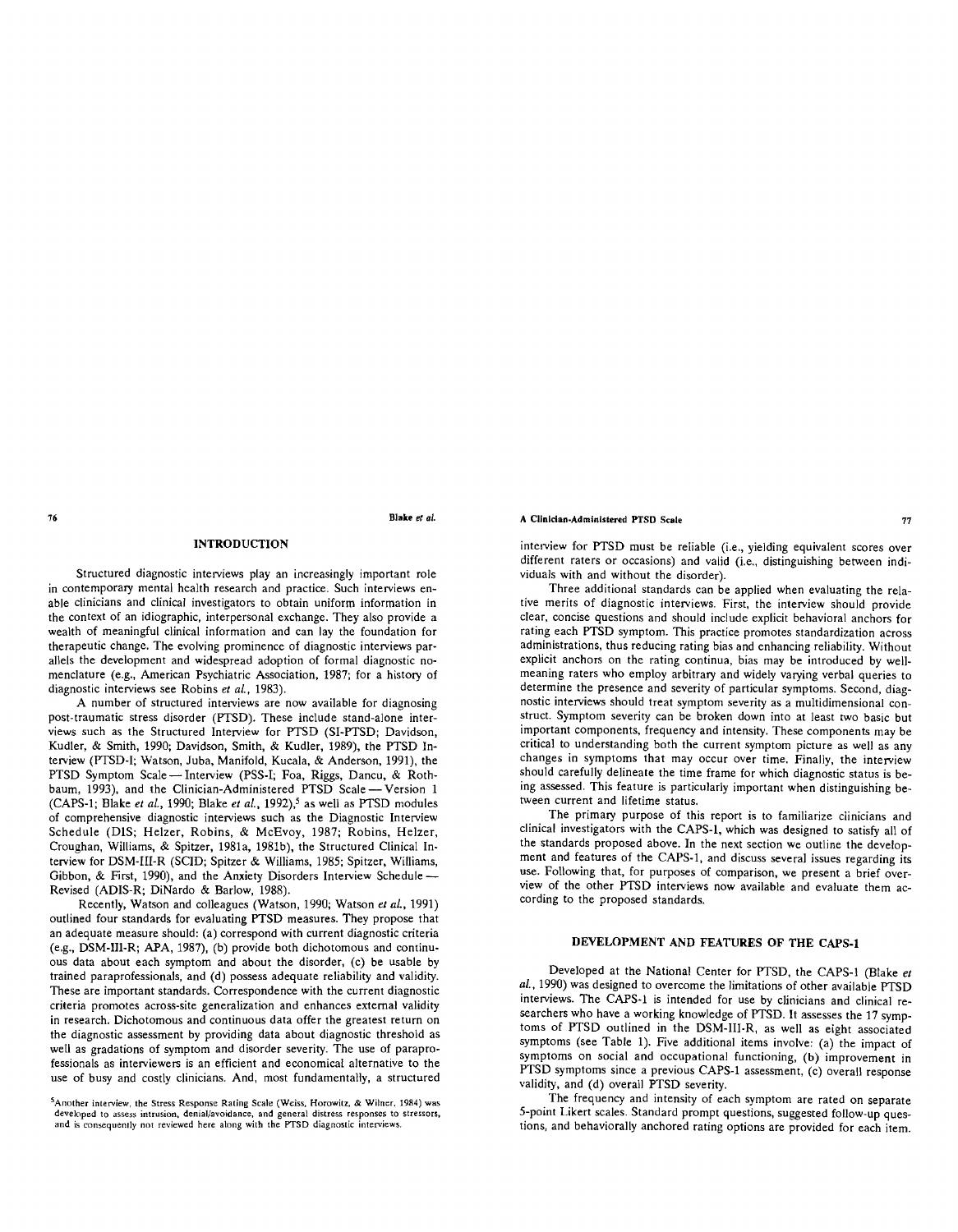$\alpha$ 

 $\epsilon$  $\mathbf{L}$ 

| Table 1. Caps 1 Items                                                                                                                                                                                                            |                                                                                                                                                                                    |                                                                                                                                |
|----------------------------------------------------------------------------------------------------------------------------------------------------------------------------------------------------------------------------------|------------------------------------------------------------------------------------------------------------------------------------------------------------------------------------|--------------------------------------------------------------------------------------------------------------------------------|
| 1. Recurrent and intrusive trauma recollections<br>2. Distress when exposed to trauma reminders                                                                                                                                  | 16. Exaggerated startle response<br>17. Physiologic reactivity                                                                                                                     | <b>Erequency</b>                                                                                                               |
| 3. Acting or feeling as if event were recurring<br>4. Recurrent and distressing dreams of event<br>5. Efforts to avoid thoughts or feelings                                                                                      | 18. Impact on Social Functioning<br>19. Impact on Occupational Functioning<br>20. Global Improvement (since earlier                                                                | Heve you ever had unpleasent<br>dreams about the avent(s)? How<br>often in the past month?                                     |
| 6. Efforts to avoid activities or situations<br>7. Inability to recall trauma or trauma aspects<br>8. Markedly diminished interest in significant<br>activities<br>9. Feelings of detachment or estrangement                     | measurement occasion)<br>21. Rating Validity<br>22. Global Improvement<br>23. Guilt over acts committed or<br>omitted<br>24. Survivor Guilt                                        | Nevar<br>Once or twice<br>Once or twice a week<br>Several times a week<br>Nightly or almost every nig<br>Description/Examples: |
| from others<br>10. Restricted range of affect<br>11. Sense of a foreshortened future<br>12. Difficulty falling or staying asleep<br>13. Irritability or outbursts of anger<br>14. Difficulty concentrating<br>15. Hypervigilance | 25. Homicidality<br>26. Disillusionment with authority<br>27. Feelings of hopelessness<br>28. Memory Impairment<br>29. Sadness and depression<br>30. Feelings of being overwhelmed |                                                                                                                                |



Current status for all symptoms is assessed first, and, if current PTSD cri teria are not met, the entire set of questions is asked again in regard to an earlier, "worst ever" 1-month period since the trauma. The CAPS-1 rat ing scheme yields dichotomous and continuous data for individual symp toms and for the disorder, thus providing information about the presence or absence of PTSD, as well as the overall severity of symptomatology.

The division of symptom severity into the separate dimensions of fre quency and intensity allows for an idiographic, fine-grained analysis of symptom severity. For example, one patient may experience relatively in frequent but very intense PTSD symptoms, whereas another may experi ence very frequent but only moderately intense symptoms. This feature may prove to be helpful in identifying potential treatment-patient matching vari ables. It also may be valuable for outcome and follow-up studies, in which the frequency or the intensity of symptoms might show differential change over time or as a function of treatment.

The CAPS-1 provides standard prompt questions regarding both the frequency and the intensity of individual symptoms. An example of a CAPS-1 item is shown in Fig. 1. The interviewer follows these standard questions, clarifying or rephrasing as needed. Guidelines for follow-up questioning are outlined in an accompanying CAPS Instruction Manual. The interviewer codes the ratings of frequency and intensity for both cur rent and lifetime assessments in columns to the right of each item, and can also code *"QV,"* for *"Questionable Validity,"* when reason exists for doubting the veracity of patient report (e.g., due to poor comprehension or expression skills, malingering, etc.).

When using the CAPS-1, care is taken to clearly distinguish between similar or related PTSD symptoms. For example, the wording of the item measuring *"recurrent and intrusive distressing recollections of the event"* distin guishes it from the item measuring *"intense psychological distress at exposure to events that symbolize or resemble an aspect of the traumatic event, "* reflecting a possible discrimination between cued and uncued distress. A similar clari fication was made in order to distinguish intrusive recollections experienced while awake from those occurring during trauma-related nightmares.

Another key feature of the CAPS-1 is that it contains explicit anchors and behavioral referents on which to base all ratings. This feature provides an explicit guide for the interviewer and was intended to increase reliability. Also, the CAPS-1 can be administered by paraprofessionals. However, these paraprofessionals should: (a) have experience in diagnostic interviewing; (b) be very familiar with PTSD and associated symptoms; and (c) undergo thor ough training in the CAPS-1, including observation of actual interviews by **an** experienced clinician and role-playing of practice interviews.

In developing the CAPS-1, careful attention **was** paid to the assess ment of lifetime PTSD. The interview is explicitly structured to establish

At **their worst, how much distress or discomfort did these dreams cause you? Did these dreams wake you up? [If yes, ask:] What were you feeling or doing when you awoke? How long does** it **usually take to get back to sleep? [Listen for report of panic symptoms, yelling, posturing]** 

- $\mathbf{a}$ **0= None**
- **1= Mild, minimal distress, did not waken**
- **2= Moderate, awoke in distress but readily returned to sleep**
- **3= Severe, considerable distress, difficulty returning to sleep**
- $Extreme, overwhelming on$ **incapacitating distress, could not**
- 

Intensity

- 
- **4 Nightly or almost every** night
	- - **return to sleep**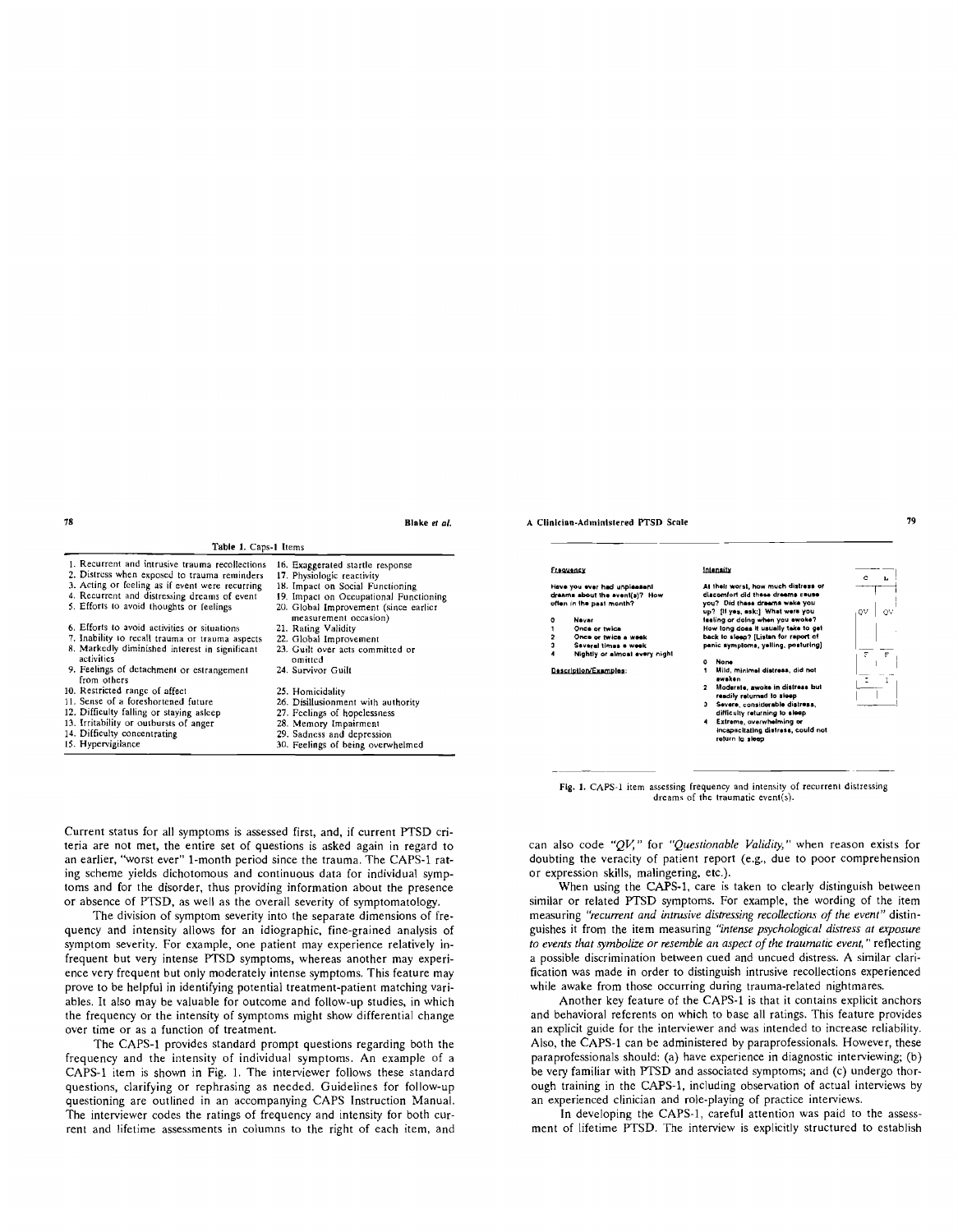that, if endorsed symptoms occurred at some point in the past, they all occurred within the same one-month time frame. Other PTSD interviews typically assess current and lifetime *("worst-ever")* symptomatology on a symptom-by-symptom basis, which can lead to some confusion about life time diagnostic status. For example, when questioned about lifetime status for the first symptom, a patient may identify an earlier 1-month period in which that symptom was the most severe. However, the most severe month for subsequent symptoms may not be the same month as that for the first symptom. For example, the most severe month of sleep problems may not coincide with the most severe month of emotional numbing. Using this method, it can become increasingly difficult after a few symptoms to main tain a common 1-month reference point.

In contrast, the CAPS-1 convention is to assess current PTSD first. If current PTSD criteria are not met, the interviewer asks a series of questions to identify the worst month, in terms of PTSD symptomatology, since the trauma. The interviewer begins, *"Has there been a period since the trauma in which the problems I've just asked you about were more of a problem to you than they were in the past month?"* The interviewer then asks follow-up questions to determine whether the symptoms lasted at least 1 month, and if so, when this 1-month period occurred. In the event of multiple time pe riods, the month when symptoms were at their worst (greatest severity) is identified. With this month as the new referent time period, the interviewer repeats the frequency and intensity questions for each PTSD symptom. The presence or absence of a symptom is established by considering the ratings on both the frequency and intensity dimensions. We have employed two rationally derived conventions to use in considering symptom endorsement. First, a symptom can be considered endorsed when the frequency dimension is rated as a "1" or greater (indicating that it occurred at least once during the 1-month period) and the intensity dimension is rated as a "2" or greater (indicating that the symptom is at least moderately intense or distressing). A more conservative strategy is to consider endorsement only if the sum of frequency and intensity rating total to four or more.

Recently, Weathers (1993) demonstrated that both of these rationally derived decision rules may overestimate PTSD symptomatology. He asked 25 doctoral-level clinicians, all of whom were experienced with PTSD and with the CAPS-1, to rate every frequency-intensity combination for each CAPS-1 item as: (a) symptom absent; (b) subthreshold; or (c) symptom present. Findings revealed that this approach produced frequency-intensity combinations that generally were more stringent than either the "1-2" rule or the " $\geq 4$ " rule. These findings regarding threshold for symptom endorsement are available upon request.

## **A Clinician-Administered** PTSD **Scale** 81

The CAPS-1 appears to have excellent psychometric properties. In a pilot study involving five PTSD and two non-PTSD-combat veterans, Blake *et al.* (1990) reported perfect diagnostic agreement between two clinicians who made simultaneous ratings of PTSD using the CAPS-1. Weathers *et al.* (1991; 1992a; 1992b) recently completed a comprehensive evaluation of the psychometric properties of the CAPS-1. In this study, 60 combat vet erans were administered the CAPS-1 on two different occasions, 2-3 days apart, by two different clinicians working independently. An additional 63 veterans were administered a single CAPS-1. All subjects also were admin istered the SCID PTSD module by a third independent clinician.

Test-retest reliability for three different rater pairs ranged from .77 to .96 for the three symptom clusters, and .90 to .98 for all 17 items. In ternal consistency (alpha coefficients) for the severity scores (frequency + intensity) for each of three symptom clusters ranged from .85 to .87, and internal consistency for all 17 items was .94. Against a SCID PTSD diag nosis, a CAPS-1 total score of 65 was found to have good sensitivity (.84), excellent specificity (.95), and a kappa coefficient of .78. Regarding con vergent validity, the CAPS-1 total severity score correlated strongly with other indices of PTSD, including the Mississippi Scale for Combat-related PTSD (Keane, Caddell, & Taylor, 1988; *r* = .91), and the PK scale of the MMPI (Keane, Malloy, & Fairbank, 1984; *r* = .77).

An alternate version of the CAPS-1, called the CAPS-2, is also avail able. The CAPS-2 is designed for assessing current symptom status, and ratings are made over a one-week, rather than a one-month, time period. The CAPS-2 is particularly valuable for repeated assessments over rela tively brief sampling intervals, and can be useful in evaluating treatment outcome (e.g., Nagy, Morgan, Southwick, & Charney, 1993).

## REVIEW **OF OTHER AVAILABLE PTSD** INTERVIEWS

In this section we briefly describe other structured interviews for as sessing PTSD. This section is intended to provide a context and a basis of comparison for the CAPS-1, and to orient interested clinicians and clinical investigators to the various **assessment** options now available.

## **The Diagnostic Interview Schedule (DIS)**

The DIS is a comprehensive psychiatric interview developed by re searchers at Washington University and the National Institute of Mental Health (NIMH) for use by lay interviewers conducting epidemiological re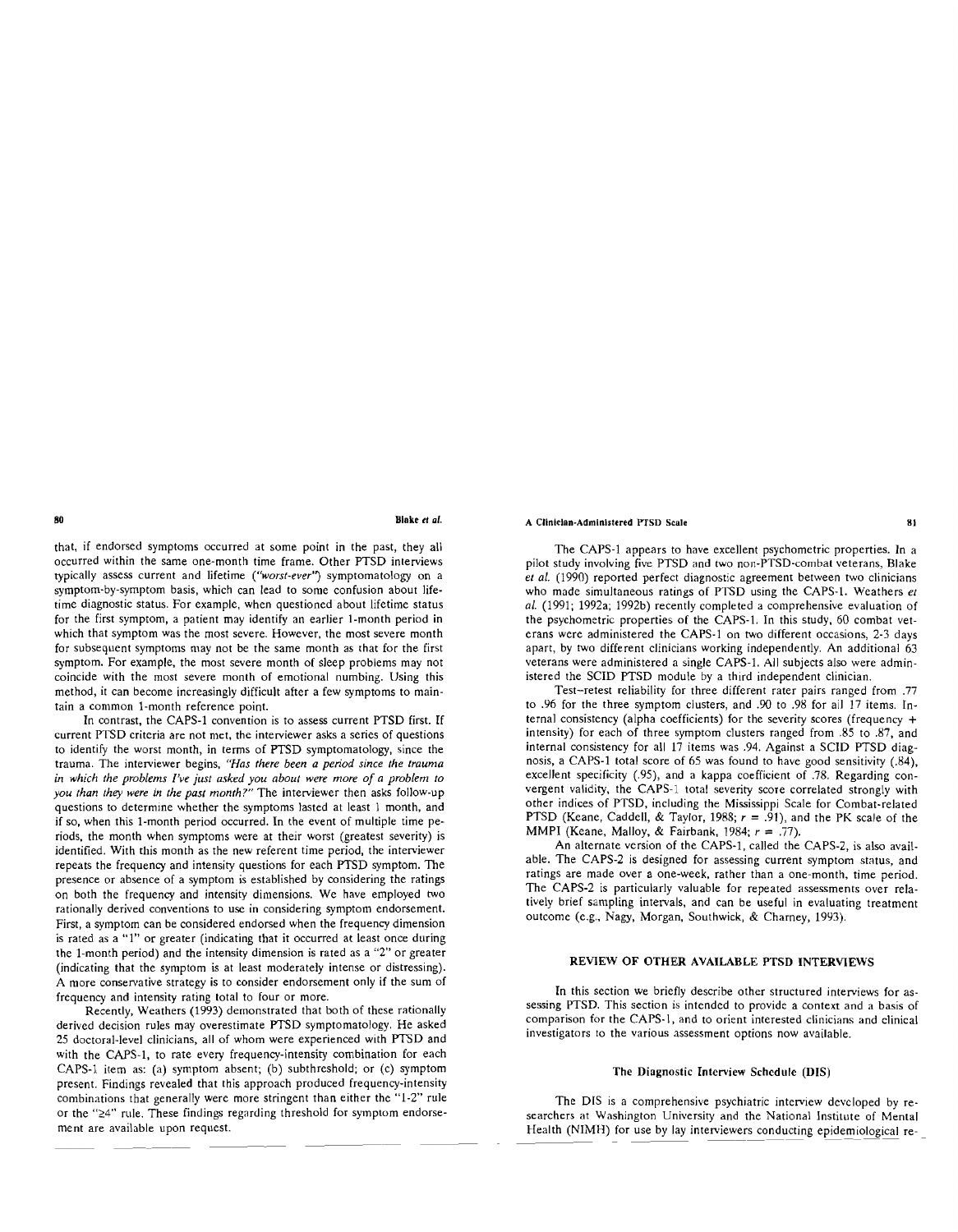**82 Blake** *et al.*

search. Versions of the DIS PTSD module have been employed in several epidemiological studies of PTSD, including the Epidemiological Catchment<br>Area survey (ECA; Helzer, Robins, & McEvoy, 1987), the Vietnam Experience Study (VES; Centers for Disease Control, 1988) and the National Vietnam Veterans Readjustment Study (NVVRS; Kulka *et al.,* 1988, 1990). The interview consists of a series of questions with dichotomous (yes/no) scoring options for establishing whether a patient experiences specific symptoms and, ultimately, meets criteria for the full disorders. The DIS provides one standard question for each PTSD symptom, but offers no fol low-up questions or rating anchors. The DIS allows for the assessment of both current and lifetime diagnostic status of each psychiatric disorder, in cluding PTSD.

Although variants of the DIS PTSD module have been employed in research, few psychometric data have been published. In the initial valida tion component of the NVVRS, Kulka *et al.* (1988) found that the DIS had good sensitivity (.87) and fair specificity (.73), and demonstrated reasonable overall agreement with certified clinical diagnosis (kappa = .64). However, these investigators found that the DIS did not perform well when applied to a large community sample. Although it had excellent specificity (.98), its sensitivity was unacceptably low (.22), as was the overall agreement with a criterion diagnosis (kappa =  $.26$ ).

The original DIS PTSD module (Robins *et al.,* 1981a) meets only three of the seven proposed standards. It parallels diagnostic criteria, it can be administered by paraprofessionals, and it adequately assesses life time and current PTSD. Two other standards are met partially: The DIS PTSD module provides clear and concise questions (but not explicit rating descriptors), and it may have adequate validity under certain circumstances (when used with high base rate samples). The DIS, however, does not as sess separate dimensions of severity (e.g., frequency and intensity), and it yields only dichotomous data both for individual symptoms and for a di agnosis of PTSD.

## **The Structured Clinical Interview for DSM-III-R** (SCID)

The SCID (Spitzer, Williams, Gibbon, & First, 1990) assesses all of the major psychiatric disorders, but the published version does not include a module for assessing PTSD. However, a PTSD module was developed in a joint effort by the authors of the SCID (Spitzer & Williams, 1985) and the researchers involved in the NVVRS (Kulka *et al.,* 1990). The SCID PTSD module consists of 17 items corresponding to the DSM-III-R criteria for the disorder, plus two items pertaining to guilt. Standard questions are provided for each symptom, and symptoms are rated as *absent, subthreshold,* or *present.* For each symptom, the interviewer sequentially rates lifetime symptom status (worst month ever), followed by current status (in the past month) before moving on to the next symptom.

The SCID PTSD module appears to have adequate reliability. In the NVVRS (Kulka *et al.*, 1990), raters listening to audiotaped interviews showed strong agreement with the ratings made by the clinician who conducted the interview (kappa = .93). McFall, Smith, Roszell, Tarver, and Malas (1990) interviewed 10 veterans twice using the SCID PTSD module and reported 100% interrater agreement. Keane, Kolb, and Thomas (1990) reported a kappa of .68 based on two independent interviews of 37 Vietnam<br>combat veterans. More recently, Schnurr, Friedman, and Rosenberg (1993) obtained 100% interrater agreement in SCID PTSD interviews of six full and six subthreshold PTSD Vietnam veterans. The SCID PTSD module also appears to be a valid measure of the disorder. In the NVVRS it corresponded strongly with other measures of PTSD, including the Impact of Event Scale (IES; Horowitz, Wilner, & Alvarez, 1979), the Mississippi

Scale, and the MMPI PK scale, and with a composite PTSD diagnosis.<br>In summary, the SCID PTSD module corresponds to current diagnostic criteria, and it has adequate reliability and validity. However, it lacks explicit ratin does not assess separate dimensions of severity, and the SCID developers strongly suggest that it be used only by experienced professionals or highly trained and clinically sophisticated paraprofessionals (cf. Spitzer, Williams, Gibbon, & First, 1990). Also, the method of assessing lifetime symptom status may lead to false positives in determining lifetime diagnostic st past, but not necessarily at the *same* time.

## The Anxiety Disorders Interview-Revised (ADIS-R)

The ADIS-R (DiNardo & Barlow, 1988) is a comprehensive interview nent of the ADIS-R consists of 17 dichotomous items corresponding to the DSM-III-R criteria for the disorder. Standard prompt questions are offered vided for individual symptoms. As with the SCID, lifetime and current PTSD are inquired sequentially on a symptom-by-symptom basis. Blanchard, Gerardi, Kolb, and Barlow (1986) found diagnostic agreement between the ADIS and a clinical diagnosis of PTSD in 40 of 43 (93%)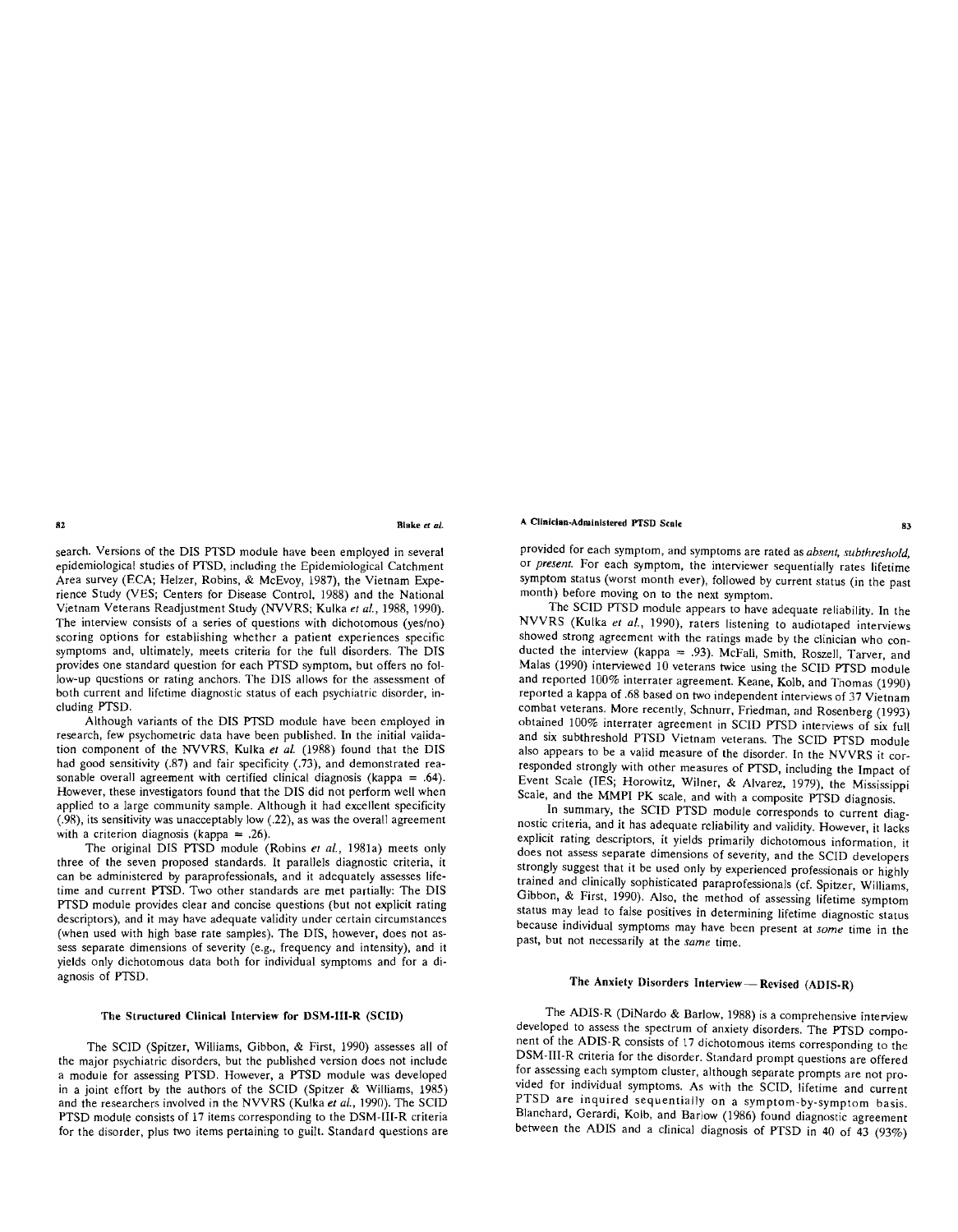cases (kappa = .86), and in only one case was there a *full* diagnostic dis-<br>agreement.

The ADIS-R PTSD module appears to satisfy three of the proposed<br>interview standards. It corresponds to established diagnostic criteria, it can<br>be administered by paraprofessionals, and it appears to be a valid measure<br>of P more, the ADIS relies on a global rather than multidimensional assessment of severity.

## The Structured Interview for PTSD (SI-PTSD)

The SI-PTSD (Davidson *et al.*, 1989) contains 13 items based on<br>DSM-III criteria (American Psychiatric Association, 1980), each rated on<br>5-point Likert scales (from  $0 = absent$  to  $4 = extremely severe$ ). The SI-<br>PTSD yields both dichotomou

The SI-PTSD authors report sound psychometric properties for the interview, including good test-retest reliability (.71), high internal consistency (alpha = .94) and excellent interrater reliability (intraclass correlatio tions from .97-.99, and 100% overall diagnostic agreement). Using a SCID<br>PTSD diagnosis (obtained on the same day) as the criterion, both the sen-<br>sitivity and specificity of the SI-PTSD were high (.96 and .80, respective

The SI-PTSD satisfies four of the proposed standards: It adheres to<br>established diagnostic criteria, it provides dichotomous and continuous data<br>for each symptom and the full disorder, it can be used by trained sub-pro-<br>fe not provide behaviorally-anchored rating descriptors, it treats severity as a single dimension, and the "worst ever" convention may tend to inflate life-<br>time prevalence rates. Validity and reliability data on the more rec promising SI-PTSD will provide important new information on which to evaluate its merits.

## The PTSD Interview (PTSD-I)

In the PTSD-I (Watson *et al,* 1991), the interviewer inquires about each of the 17 DSM-III-R PTSD symptoms, asking the patient to provide severity ratings on a 7-point Likert scale (from  $1 = No/N$ ever to  $7 = Ex$ *tremely/Always).* In this way, the PTSD-I provides both dichotomous and continuous data for individual symptoms and for the full disorder. Two were present for at least one month at some point since the trauma (i.e., lifetime PTSD), and whether the symptoms are present currently. The **PTSD-I** has manifested high internal consistency (alpha  $= .92$ ) and excellent test-retest reliability  $(r = .95)$ . Using the DIS as a criterion measure, the interview demonstrated excellent sensitivity (.89), specificity (.94), and overall agreement (kappa = .82).

As Watson (1990) points out, the PTSD-I satisfies a number of the standards listed above. It corresponds to established diagnostic criteria, it yields both dichotomous and continuous data about each symptom and about the disorder, and it appears to possess adequate reliability and validity. In addition, since symptom severity ratings are made by the patient, and clinical judgment is not required, the PTSD-I can be administered by paraprofessionals. However, the PTSD-I does not assess frequency and intensity separately, nor does it adequately assess lifetime PTSD symptom status. Also, it does not provide follow-up questions or detailed rating de scriptors, and the reliance on the patient's ratings makes the PTSD-I less like an interview and more like a self-report measure.

## PTSD Symptom Scale-Interview (PSS-I)

The PSS-I (Foa *et al.,* 1993), is a 17-item interview that can be ad ministered by trained paraprofessionals. Each DSM-III-R symptom is rated using a single question per item. The severity of each symptom over the past two weeks is rated on a 4-point Likert scale (from  $0 = not$  *at all* to  $3 = very$  much). Lifetime PTSD is not assessed. Analysis of PSS-I findings from 118 female sexual and non-sexual assault victims revealed that the interview showed strong internal consistency (alpha = .85), good test-retest reliability (.80), excellent interrater reliability (.97) and high overall diagnostic agreement (kappa = .91). The findings also revealed strong corre-<br>lations between the PSS-I and the IES, the Rape Aftermath Symptom Test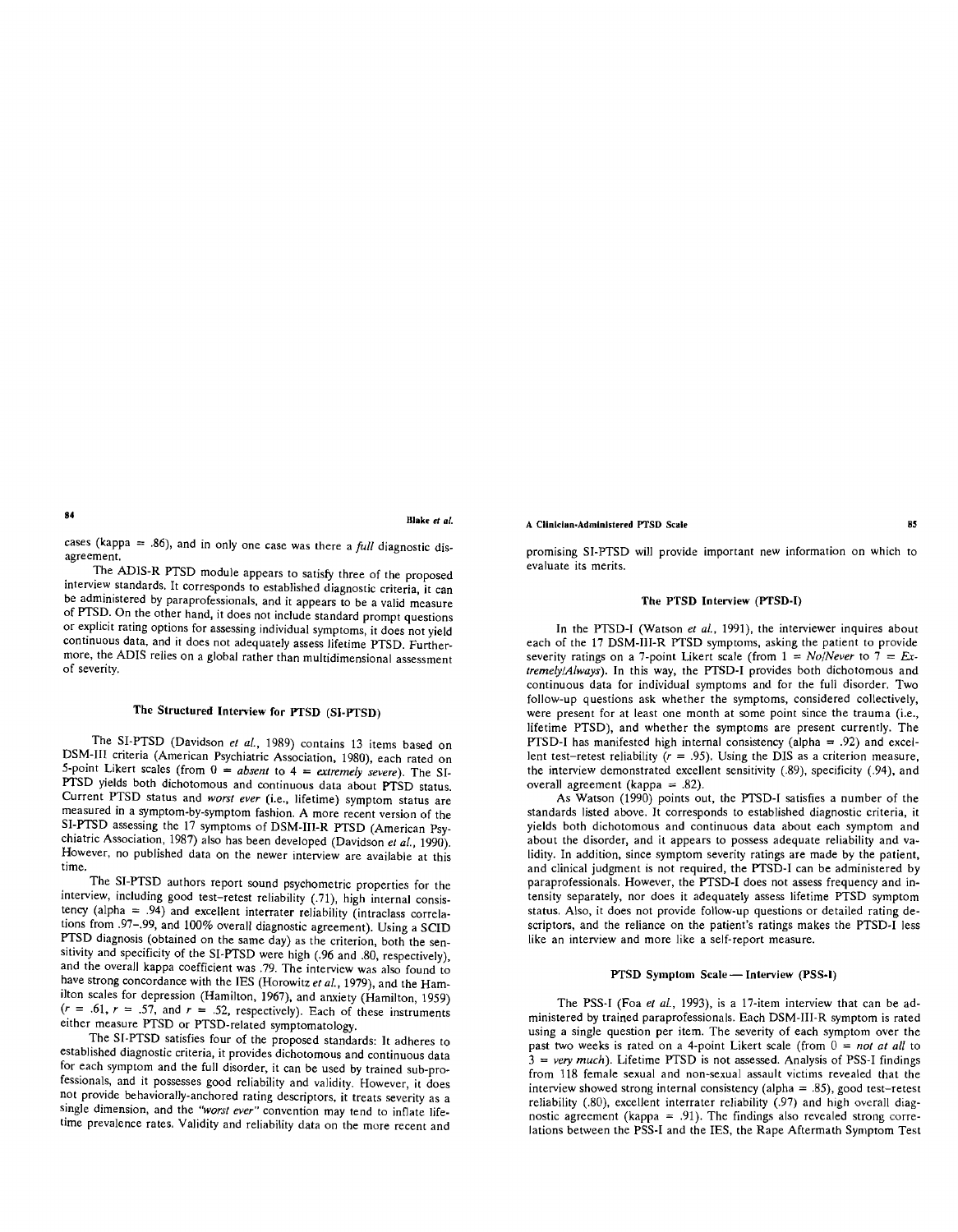(Kilpatrick, 1988), the Beck Depression Inventory (BDI; Beck, Ward, Men delsohn, Mock, & Erbaugh, 1961) and the State-Trait Anxiety Inventory (Spielberger, Gorsuch, & Lushene, 1970).

The PSS-I fully satisfies three of the proposed standards for diagnostic interviews. It yields both continuous and dichotomous data for individual symptoms and for the disorder, it possesses adequate levels of reliability and validity, and it can be administered by trained paraprofessionals. However, the 2-week time frame does not address the DSM-III-R criterion (E) that symptoms must be present for at least one month in order to diagnose PTSD. A standard question is provided for each symptom, but no additional prompts are given, and the descriptors accompanying each rating option lack explicit behavioral referents. Finally, the PSS-I does not dimensionalize se verity (indeed, some items tend to measure symptom frequency, while others measure intensity) and does not specifically assess lifetime PTSD.

## DISCUSSION

A number of structured interviews are now available for assessing PTSD. These interviews vary widely in their relative merits when evaluated according to the standards proposed by Watson (1990) and outlined in the present paper. It is apparent from the summary provided in Table 2 that all of these instruments have one or more limitations, although each may be useful for a specific assessment need. Our intent in developing the CAPS-1 was to address the limitations inherent in other available instru ments, and our experience with it has convinced us of its value: The CAPS 1 satisfies or partially satisfies all seven of the proposed interview standards.

However, the CAPS-1 is not without shortcomings. In hundreds of CAPS-1's we have conducted, we have become aware that it can take an average of 45 min or more. At sites with limited clinical resources, a briefer interview or even a self-report instrument may be preferred. Similarly, the frequency-intensity scheme for each item introduces a new level of com plexity in diagnosis. Aside from our own rationally derived scoring rules, empirically determined rules are needed for the precise determination of symptom endorsement (see Weathers, 1993). Also, while the CAPS-1 was developed as a generic measure of PTSD symptoms it is likely that its psy chometric qualities (factor structure, internal consistency, mean values by item, etc.) may differ by trauma population. Similarly, the associated symp toms, which we have found to be pertinent for combat veterans, may not be as salient for other traumatized populations.

In addition, the CAPS-1 was designed only to measure PTSD symptoms, and does not assess Criterion A, the presence of a recognizable, trau-

|                                                                                                                                                                                                                                                                                                                                                                                                                                                                                                                                                                                                     |     |      |        | Table 2. Adherence of PTSD Interviews to Proposed Standards <sup>a</sup> | Measure                          |        |       |        |
|-----------------------------------------------------------------------------------------------------------------------------------------------------------------------------------------------------------------------------------------------------------------------------------------------------------------------------------------------------------------------------------------------------------------------------------------------------------------------------------------------------------------------------------------------------------------------------------------------------|-----|------|--------|--------------------------------------------------------------------------|----------------------------------|--------|-------|--------|
| Standard                                                                                                                                                                                                                                                                                                                                                                                                                                                                                                                                                                                            | DIS | SCID | ADIS-R | <b>GSL4-IS</b><br>(1989)                                                 | <b>GLA-IS</b><br>$\binom{80}{1}$ | PTSD-I | PSS-1 | CAPS-1 |
| 1. Corresponds to established diagnostic<br>criteria                                                                                                                                                                                                                                                                                                                                                                                                                                                                                                                                                |     |      |        |                                                                          |                                  |        |       |        |
| 2. Provides dichotomous and continuous<br>data about symptoms and disorder                                                                                                                                                                                                                                                                                                                                                                                                                                                                                                                          |     |      |        |                                                                          |                                  |        |       |        |
| 3. Can be administered by trained<br>paraprofessionals                                                                                                                                                                                                                                                                                                                                                                                                                                                                                                                                              |     |      |        |                                                                          |                                  |        |       |        |
| 4. Possess adequate reliability and<br>validity                                                                                                                                                                                                                                                                                                                                                                                                                                                                                                                                                     |     |      |        |                                                                          |                                  |        |       |        |
| 5. Provides clear and concise questions<br>and includes behaviorally anchored<br>rating descriptions                                                                                                                                                                                                                                                                                                                                                                                                                                                                                                |     | œ    |        |                                                                          |                                  |        |       |        |
| 6. Assumes a multidimensional view of<br>severity                                                                                                                                                                                                                                                                                                                                                                                                                                                                                                                                                   |     |      |        |                                                                          |                                  |        |       |        |
| 7. Carefully delineates current and<br>lifetime diagnostic time frames                                                                                                                                                                                                                                                                                                                                                                                                                                                                                                                              |     |      |        |                                                                          |                                  |        |       |        |
| $A = \text{fully satisfies standard } B = \text{parity satisfies standard } C = \text{div} \text{ and } \text{curl} \text{ and } \text{curl} \text{ and } \text{curl} \text{ and } \text{curl} \text{ and } \text{curl} \text{ and } \text{curl} \text{ and } \text{curl} \text{ and } \text{curl} \text{ and } \text{curl} \text{ and } \text{curl} \text{ and } \text{curl} \text{ and } \text{curl} \text{ and } \text{curl} \text{ and } \text{curl} \text{ and } \text{curl} \text{ and } \text{curl} \text{ and } \text{curl} \text{ and } \text{curl} \text{ and } \text{curl} \text{ and }$ |     |      |        |                                                                          |                                  |        |       |        |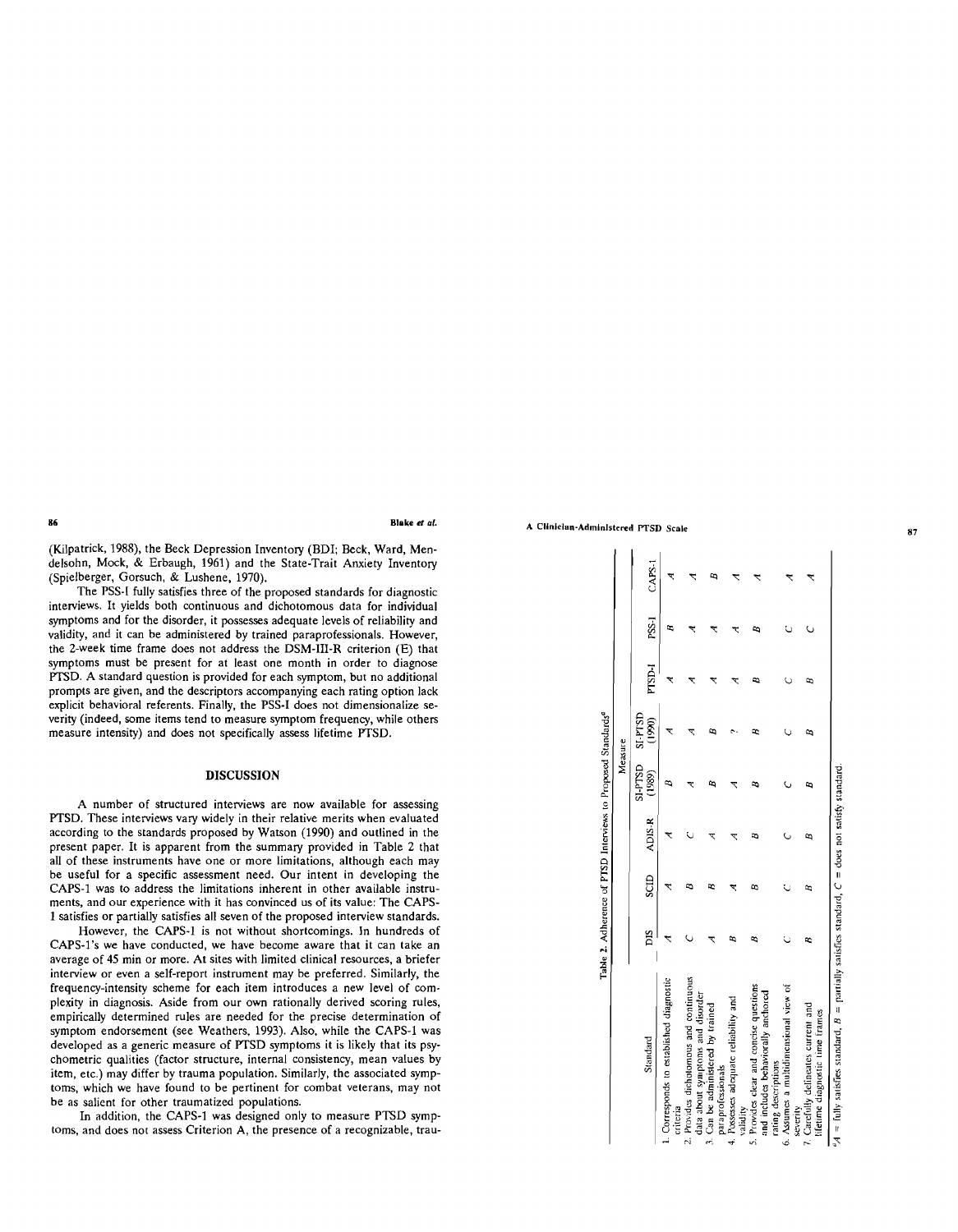matic stressor. Both the DIS and the SCID provide questions for assessing the nature and extent of an identified traumatic event or range of events (e.g., those that collectively occurred during a combat tour). Questions about symptoms can then be tied to a "precipitating event." This conven tion has notable merit, especially for scientific purposes, in that the symp toms being assessed can be tied to particular events and etiology can be inferred. Unfortunately, when an individual reports a multiple or complex trauma history (e.g., an adult earthquake survivor who also had survived a catastrophic automobile accident during childhood), symptoms are often intertwined and overlap so much that their delineation is impossible and/or misleading (e.g., dream content may be wrongly linked to another event). To avoid these problems, the CAPS-1 convention allows the interviewer to conduct a thorough trauma event assessment, ask the event-linked symptom questions (i.e., the four Criterion B symptoms, and symptoms involving avoidance of thoughts, feelings, activities, and situations reminiscent of the trauma, psychogenic amnesia for the trauma event, physiologic reactivity to trauma reminders) for the event determined to be most salient or cur rently problematic, and then ask follow-up questions to include symptoms related to all other identified traumas.

The CAPS-1 is likely to undergo revision as time passes. Prompt ques tions may be revised or introduced to further aid in accurate assessment. With the recent publication of the fourth edition of the Diagnostic and Statistical Manual (DSM-IV), some modifications inevitably will be made. As has been the case with some of the older PTSD interviews (DIS, SCID, SI-PTSD), it is reasonable to expect that the content of the CAPS-1 will be modified to match any change in diagnostic criteria. Inspection of the proposed changes indicates that they should not affect the fundamental structure of the CAPS-1, nor should they reduce its psychometric integrity.

All things considered, the CAPS-1 has met or exceeded our expecta tion as a PTSD interview. Its features are unique and aim for the highest psychometric standards. Preliminary studies indicate that the CAPS-1 pos sesses excellent internal consistency, and high convergent and discriminant validity. The findings also indicate excellent utility with high specificity and sensitivity. Although these data strongly support the use of the CAPS-1 as a reliable and valid PTSD interview, more research on its use in clinical trials is needed.

#### REFERENCES

American Psychiatric Association (1980). Diagnostic *and statistical manual of mental* disorders (3rd ed.). Washington, DC: Author.

## **A Clinician-Administered PTSD Scale 89**

- American Psychiatric Association (1987). *Diagnostic and statistical manual* of mental disorders (3rd ed., rev.). Washington, DC. Author.
- Beck, A. T., Ward, C. H., Mendelson, M., Mock, J., & Erbaugh, J. (1961). An inventory for measuring depression. *Archives of General Psychiatry 4,* 53-63.
- Blake, D. D., Weathers, F., Nagy, L. M., Kaloupek, D. G., Klauminzer, G., Charney, D. S., & Keane, T. M. (1990). A clinician rating scale for assessing current and lifetime PTSD: The CAPS-1. *The Behavior Therapist, 13,* 187-188.
- Blake, D. D., Weathers, F., Nagy, L., Kaloupek, D. G., Klauminzer, G., Charney, D., & Keane, T. M. (1992, October). The development of a structured interview for Post-traumatic Stress Disorder. In D. D. Blake (Chair), *An update on the Clinician Adminstered PTSD Scales (CAPS-1 and CAPS-2).* Symposium presented at the meeting of the International Society of Traumatic Stress Studies, Los Angeles.
- Blanchard, E. B., Gerardi, R. J., Kolb, L. C., & Barlow, D. H. (1986). The utility of the Anxiety Disorders Schedule (ADIS) in the diagnosis of Post-traumatic Stress Disorder (PTSD) in Vietnam veterans. *Behavior Research and Therapy, 24,* 577-580.
- Centers for Disease Control. (1988). Health status of Vietnam veterans: I Psychosocial characteristics. *Journal of the American Medical Association. 259,* 2701-2707.
- Davidson, J., Kudler, H., & Smith, R (1990). *The Structured Interview for PTSD (ST-PTSD).*  Unpublished measure available from authors at Dept. of Psychiatry, Box 3812, Duke University Medical Center, Durham, NC 27710.
- Davidson, J., Smith, R., & Kudler, H. (1989). The validity and reliability of the DSM-III-R criteria for post-traumatic stress disorder. *Journal of Nervous and Mental Disease, 177,*  336-341.
- DiNardo, P. A., & Barlow, D. H. (1988). *Anxiety Disorders Interview Scale-* Revised. Center for Phobia and Anxiety Disorders, Albany, New York.
- Foa, E. B., Riggs, D. S., Dancu, C. V., & Rothbaum, B. O. (1993). Reliability and validity of a brief instrument for assessing Post-traumatic Stress Disorder. *Journal of Traumatic Stress, 6,* 459-473
- Hamilton, M. (1959). The assessment of anxiety states by rating. *British Journal of Medical Psychology, 32,* 50-55.
- Hamilton, M. (1967). Development of a rating scale for primary depressive illness. *British Journal of Social and Clinical Psychology, 6,* 278-296.
- Helzer, J. E., Robins, L. N., & McEvoy, M. A. (1987). Post-traumatic stress disorder in the general population. *New England Journal of Medicine, 317,* 956-960.
- Horowitz, M. J., Wilner, N., & Alvarez, W. (1979). Impact of Event Scale: A measure of subjective stress. *Psychosomatic Medicine, 41,* 209-218.
- Keane, T. M., Caddell, J. M., & Taylor, K. L. (1988). Mississippi Scale for Combat-Related Post-traumatic Stress Disorder: Three studies in reliability and validity. *Journal of Consulting and Clinical Psychology, 56,* 85-90.
- Keane, T. M., Kolb, L. C., & Thomas, R. T. (1990). *A psychophysiological study of chronic PTSD.* Department of Veterans Affairs Cooperative Study #334.
- Keane, T. M, Malloy, P. F., & Fairbank, J. A. (1984). Empirical development of an MMPI subscale for the assessment of combat-related post-traumatic stress disorder. *Journal of Consulting and Clinical Psychology, 52,* 888-891.
- Kilpatrick, D. G. (1988). Rape Aftermath Symptom Test. In M. Hersen & A. S. Bellack (Eds.), *Dictionary of behavioral assessment techniques.* Oxford: Pergamon Press.
- Kulka, R. A., Schlenger, W. E, Fairbank, J. A., Hough, R. L., Jordan, B. K., Marmar, C. R., & Weiss, D. S. (1988). *Contractual report of findings from the National Vietnam Veterans Readjustment Study Volume 1: Executive summary, description of findings, and technical appendices.* Research Triangle Park, NC: Research Triangle Park Institute.
- Kulka, R. A., Schlenger, W. E., Fairbank, J A, Hough, R. L., Jordan, B. K., Marmar, C. R., & Weiss, D. S. (1990). *Trauma and the Vietnam war generation: Report of findings from the National Vietnam Veterans Readjustment Study.* New York: Brunner/Mazel.
- McFall, M E., Smith, D. E., Roszell, D. K, Tarver, D. J., & Malas, K L. (1990). Convergent validity of measures of PTSD in Vietnam combat veterans. *American Journal of Psychiatry, 147,* 645-648.